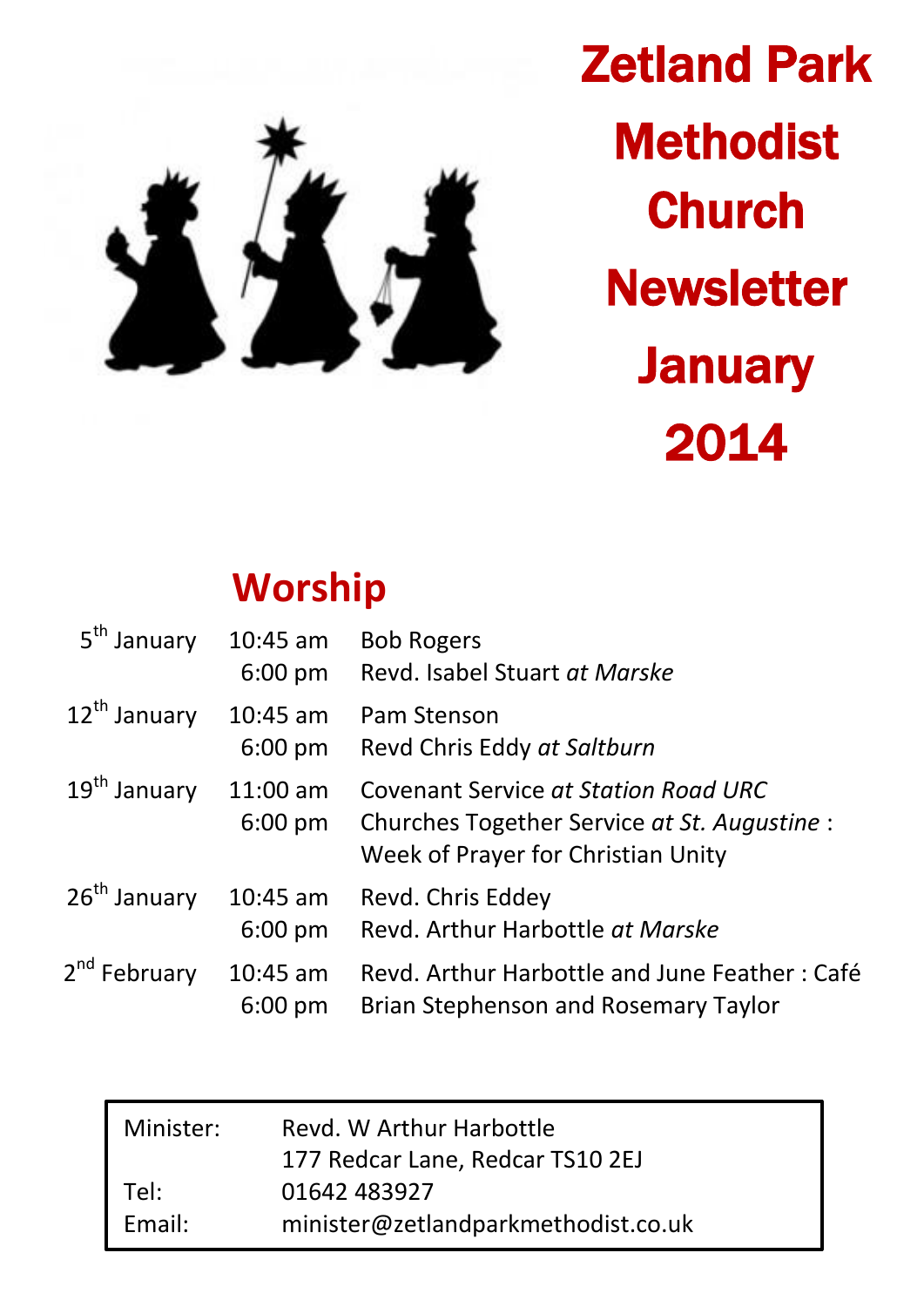### **Annual Covenant Service**

## This important event in the life of the Church will be held on **Sunday 19th January at 11:00 am.**

The service will be at the United Reformed Church on Station Road where we will be joined by the congregations of the URC and St. Peter's.

### **Thursday @Church**

Thursday @ Church is an opportunity to discuss, ask and respond to questions. Everyone is welcome and you do not need to commit to the whole series, simply come as and when you can. All meetings start at 7.30p.m., in Church and finish by 9 p.m.

Over the coming weeks we will continue to read John's Gospel and use resources produced by Scripture Union. The table below gives the dates and information on the sessions. The booklet which goes with the series is entitled 'Meet Jesus'. Most sessions will be led by June Feather.

| Date            | <b>Passages</b>                      | Theme                         |
|-----------------|--------------------------------------|-------------------------------|
| 9 January 2014  | John's Gospel:<br>chapters 13 and 14 | Isn't that rather<br>arrogant |
| 23 January 2014 | John's Gospel:<br>chapters 15 and 17 | Vineyards                     |
| 6 February 2014 | John's Gospel:<br>chapter 18 and 19  | Pilate                        |
| 20 February     | John's Gospel:<br>chapter 20 and 21  | Resurrection body             |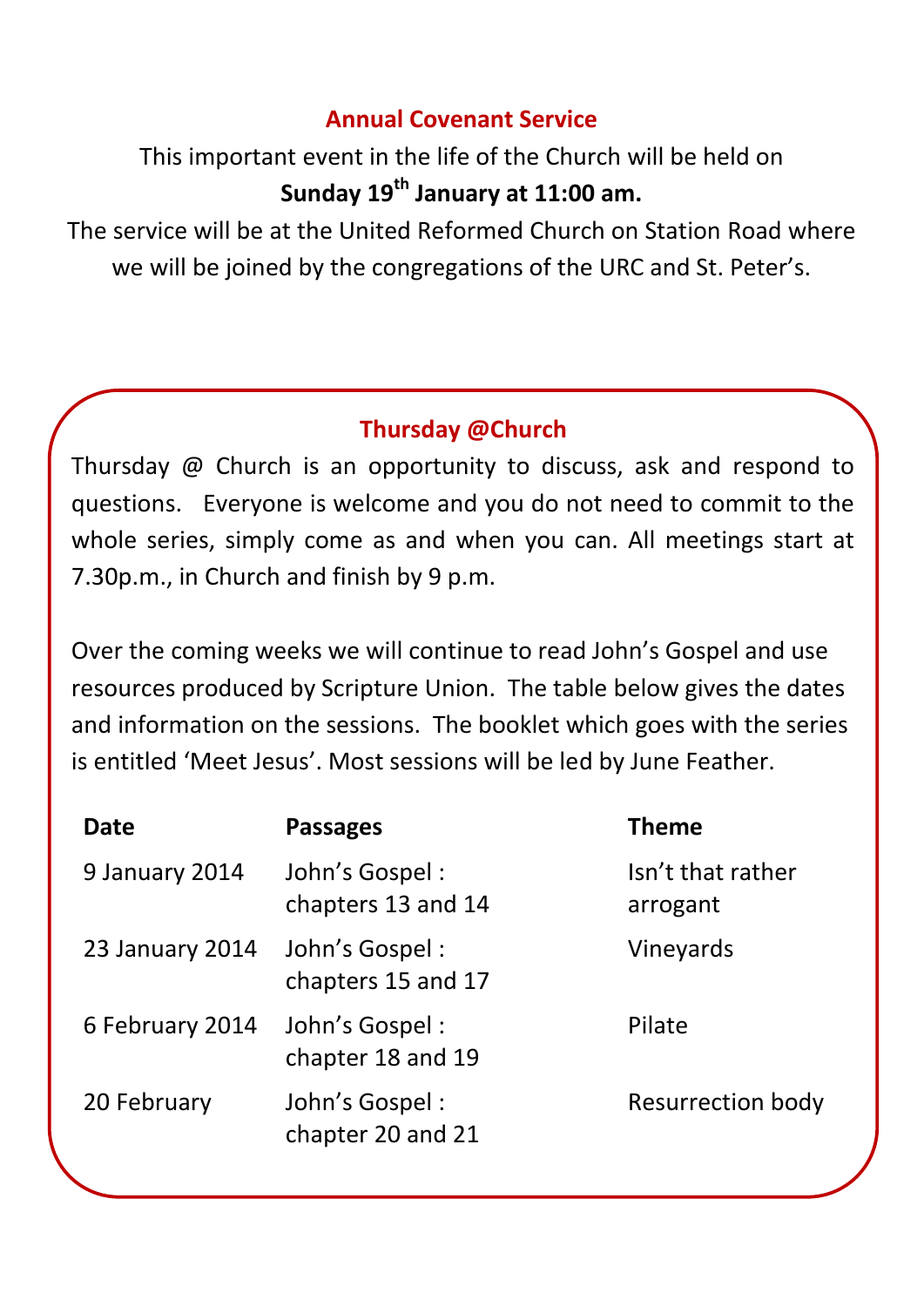| <b>Future Events</b>              |                          |                      |                                                                                                              |  |  |  |
|-----------------------------------|--------------------------|----------------------|--------------------------------------------------------------------------------------------------------------|--|--|--|
| February                          | Saturday 1st             | $10 am - 12$<br>noon | Sunday Squad coffee morning                                                                                  |  |  |  |
| February                          | Friday 21st              | 6 pm                 | <b>Tasty Tatties Tarts and</b><br><b>Teasers</b>                                                             |  |  |  |
| April                             | Friday 11 <sup>th</sup>  |                      | <b>Evening Meal for Easter</b><br>(details to be arranged)                                                   |  |  |  |
| June                              | Wednesday                | 6 pm                 | 11 <sup>th</sup> Network Dinner                                                                              |  |  |  |
| July                              | Saturday 5 <sup>th</sup> | 4 pm                 | Afternoon Tea with Barry<br>playing Piano and Keyboard                                                       |  |  |  |
| September                         | Friday 5 <sup>th</sup>   | 6 pm                 | Beetle Drive with Pie and Peas                                                                               |  |  |  |
| September Friday 26 <sup>th</sup> |                          | $10 am -$<br>11:30   | <b>McMillan Coffee Morning</b>                                                                               |  |  |  |
| September                         | Monday 29 <sup>th</sup>  | 6 pm                 | <b>Harvest Supper</b>                                                                                        |  |  |  |
| November                          | Saturday 1st             | 7:30 pm              | 85 <sup>th</sup> Chapel Anniversary<br>Concert<br><b>Steven Ridley Concert Pianist</b><br>with Buffet Supper |  |  |  |
| December                          | Friday 12 <sup>th</sup>  |                      | <b>Harrison Band and Singers</b><br>with light refreshments                                                  |  |  |  |

## **Week of Prayer for Christian Unity**

| Sunday 19th    |
|----------------|
| Monday 20th    |
| Tuesday 21st   |
| Wednesday 22nd |
| Thursday 23rd  |
| Friday 24th    |

## January 2014

| Sunday 19th    | 6 pm to 7 pm     | at St Augustine |
|----------------|------------------|-----------------|
| Monday 20th    | 12 noon to 12-30 | at St Hildas    |
| Tuesday 21st   | 12 noon to 12-30 | at Zetland Park |
| Wednesday 22nd | 7 pm to 7-30 pm  | at St Augustine |
| Thursday 23rd  | 12 noon to 12-30 | at URC          |
| Friday 24th    | 12 noon to 12-30 | at Sacred Heart |